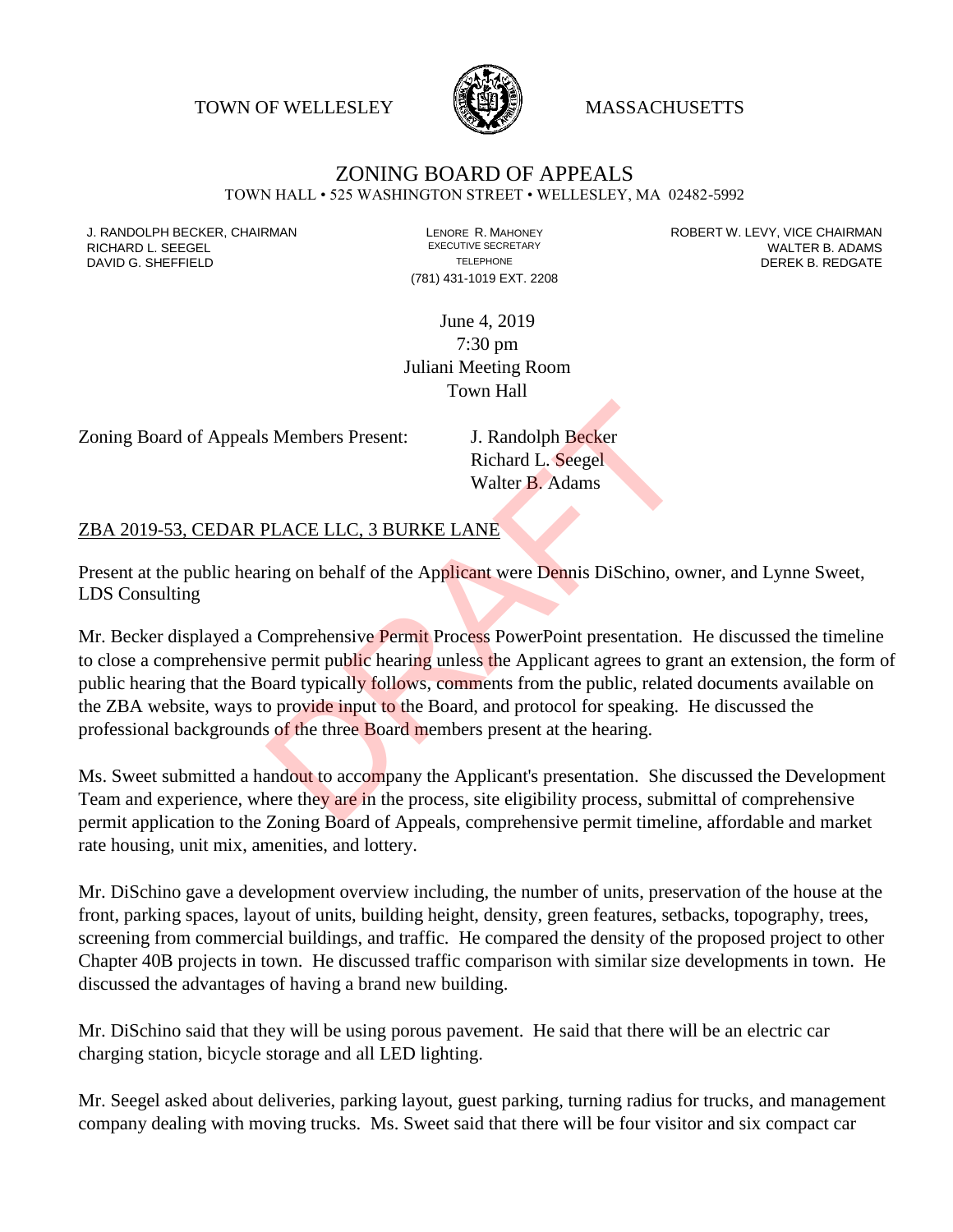parking spaces. She said that a Civil Engineer reviewed the turning radii and emergency vehicle access. She said that the driveway coming in will be 24 feet wide.

Mr. DiSchino discussed sidewalks. Mr. Adams asked for clarification of sidewalk design on the site plan. He discussed safety concerns near the garage.

Mr. Adams asked about the retaining walls. Mr. DiSchino said that the hill is steep and the wall should help to save trees. He said that it will be a gravity wall with decorative block. He said that there will be no special engineering needed for it.

Mr. DiSchino said that they relocated the trash and recycle area away from the western part of the property to a more central location to address neighbors' concerns.

Mr. Adams and Mr. Becker discussed the proposed porous pavement and stormwater management. Mr. Adams requested clarification about the retention system shown on Sheet 507 of the engineering plans. Mr. Becker requested that the connection between the plan and the detail sheet be clearer.

Mr. DiSchino said that they will be submitting a Construction Management Plan. He discussed the architectural plans. Mr. Adams asked why the basement is 11 feet, floor to ceiling. He said that Mr. DiSchino mentioned that you will have to go outside of the building to get to the basement. Ms. Sweet said that the basement will be for storage for tenants, bicycle storage and mechanicals. Mr. Adams confirmed that it will be a hybrid steel and wood frame building. references the plan and the detail sheet be clear<br>the vill be submitting a Construction Management Plan.<br>Adams asked why the basement is 11 feet, floor to ceiling<br>you will have to go outside of the building to get to the b

Mr. DiSchino discussed the height and setbacks of the building and the advantage of having a commercial parking lot next door.

Mr. DiSchino said that a detailed lighting plan will be submitted, along with a detailed landscaping plan.

Mr. Becker discussed peer reviews for architecture, traffic, stormwater, and civil plans. He said that the consultants are funded by the Developer.

Mr. Becker asked if there was anyone present at the public hearing who wished to speak to the petition.

Brita Heimarck, 24 Burke Lane, discussed concerns about safety, multiple projects on Burke Lane, closing Burke Lane to through traffic, traffic from the commercial development next door, and lack of sidewalks on Burke Lane.

The Board discussed the large project that was approved at 170 to 184 Worcester Street and working with the State to make some changes at the corner of Route 9 and Burke Lane.

Joseph Zani, 19 Burke Lane, discussed concerns about excess guests parking at 184 Worcester Street, what could happen if the property is sold in the future, trucks and buses using Burke Lane, sidewalks, and disagreement with the report that specified the number of vehicles traveling on Burke Lane. He asked about permeable pavement freezing in the winter. Mr. Becker said that stormwater management will be discussed at a subsequent hearing. Mr. Zani discussed concerns about pedestrian safety in parking lots and transportation assessments on previous accidents on Burke Lane. Mr. Becker said that traffic will be discussed at a subsequent hearing.